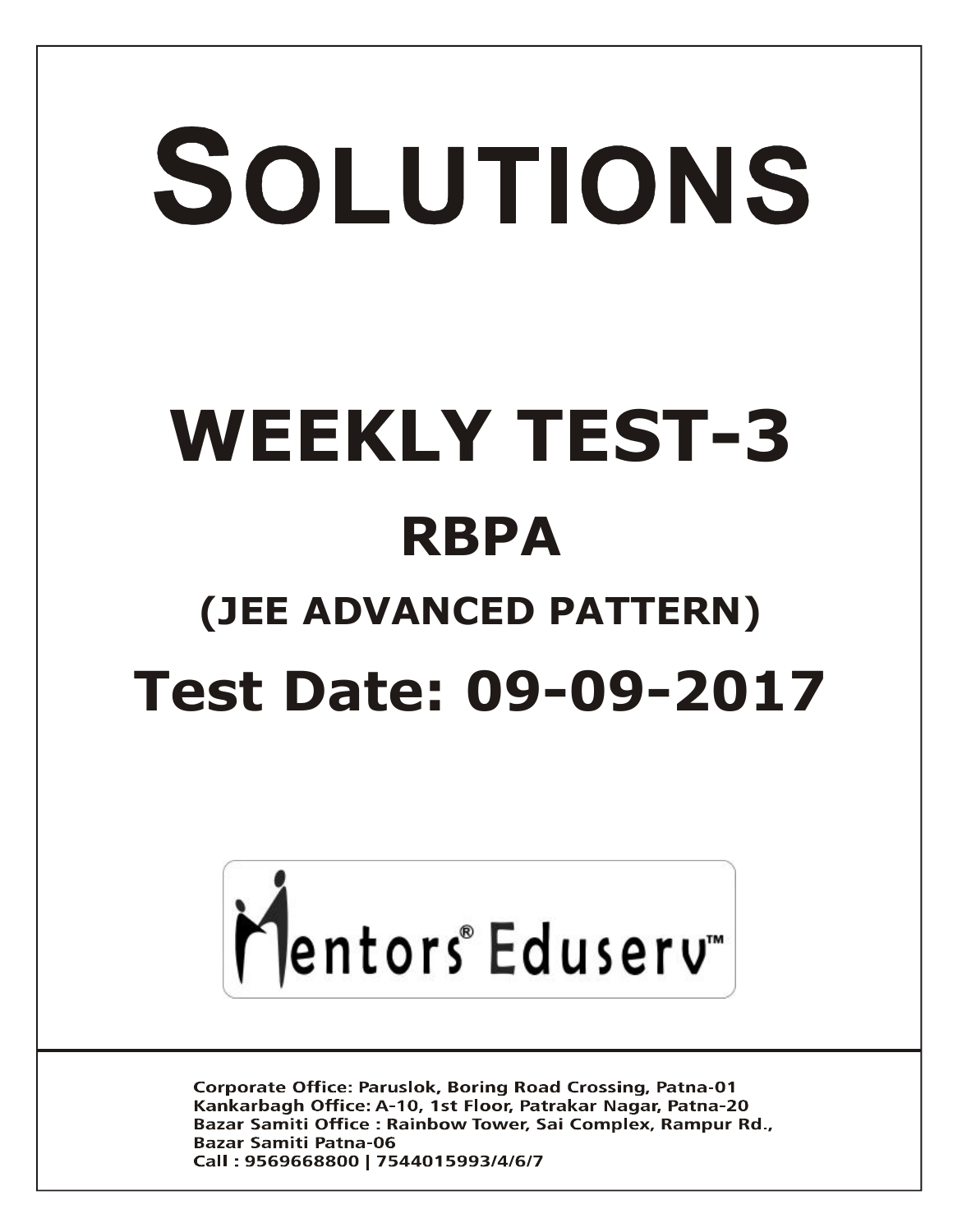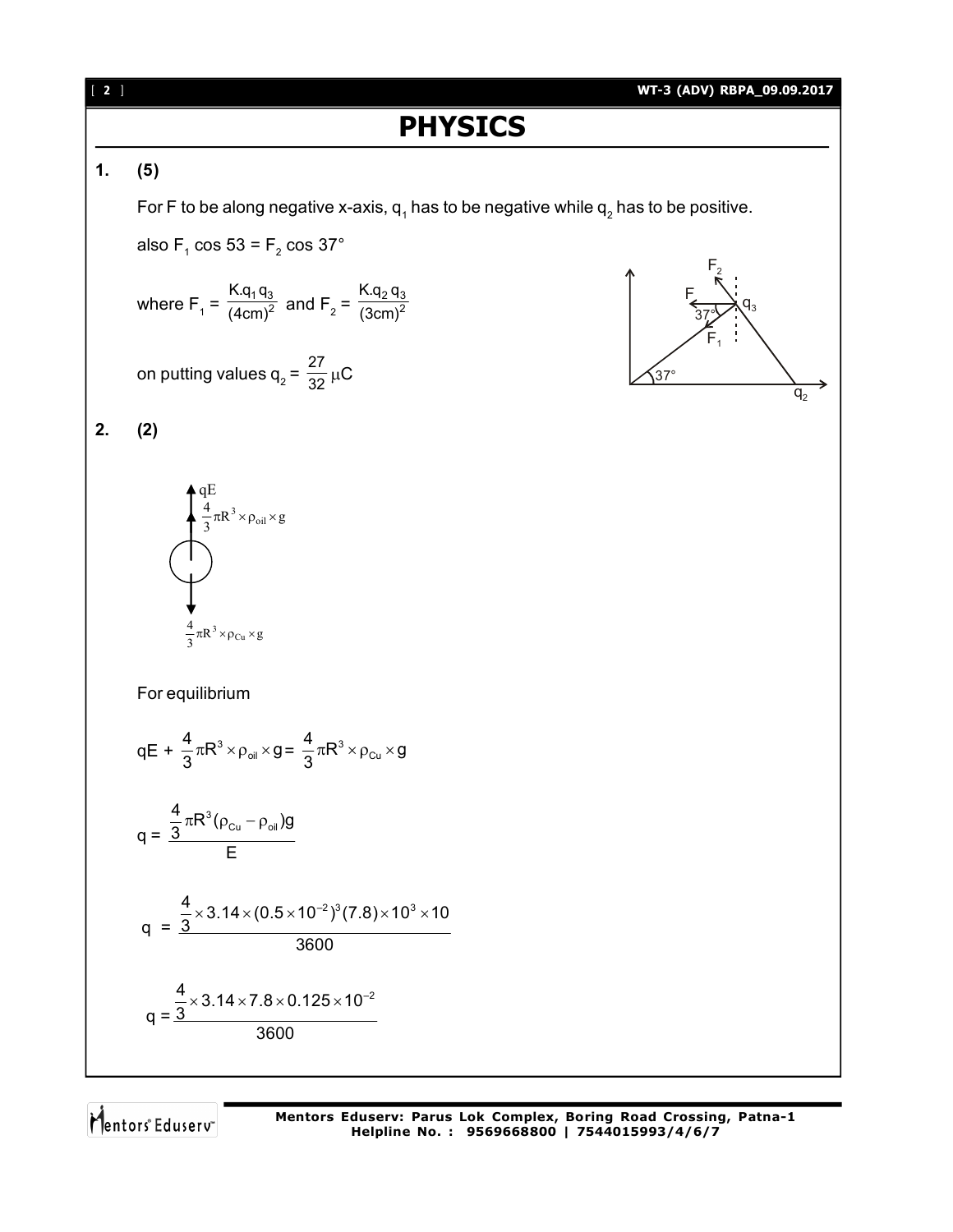## **3. [8]**

Third conductor is A, B & C have equal charge  $= q$ 

2 2

$$
\begin{array}{c}\n\text{A} \text{B} \\
0 \text{ q} \\
\hline\n\end{array}
$$
\nFinal charge =  $\frac{q+0}{2} = \frac{q}{2}$ 

\n
$$
\begin{array}{c}\n\text{A} \text{C} \\
q/2 \text{ q} \\
\hline\n\end{array}
$$
\nfinal charge =  $\frac{\frac{q}{2} + q}{2} = \frac{3}{4}q$ 

\nNew force =  $k\frac{q}{2} \times \frac{3q}{4r^2} = \frac{3kq^2}{8r^2}$ 

\noriginal force =  $\frac{kq^2}{r^2}$ 

\nSince  $\frac{3F}{R}$  is the total value of  $\frac{1}{2}r^2$  is the total value of  $\frac{3F}{R}$  is the total value of  $\frac{1}{2}r^2$ .

\nFind the original force is  $\frac{8}{r^2} = \frac{3kq^2}{8r^2}$ , and the initial conditions are  $\frac{1}{2}r^2$ .

$$
\frac{k[q_C-q_B]q_A}{r^2}\ = f_2 \displaystyle{\Rightarrow}\frac{q_B+q_C}{q_C-q_B}\ =\ \frac{f_1}{f_2}
$$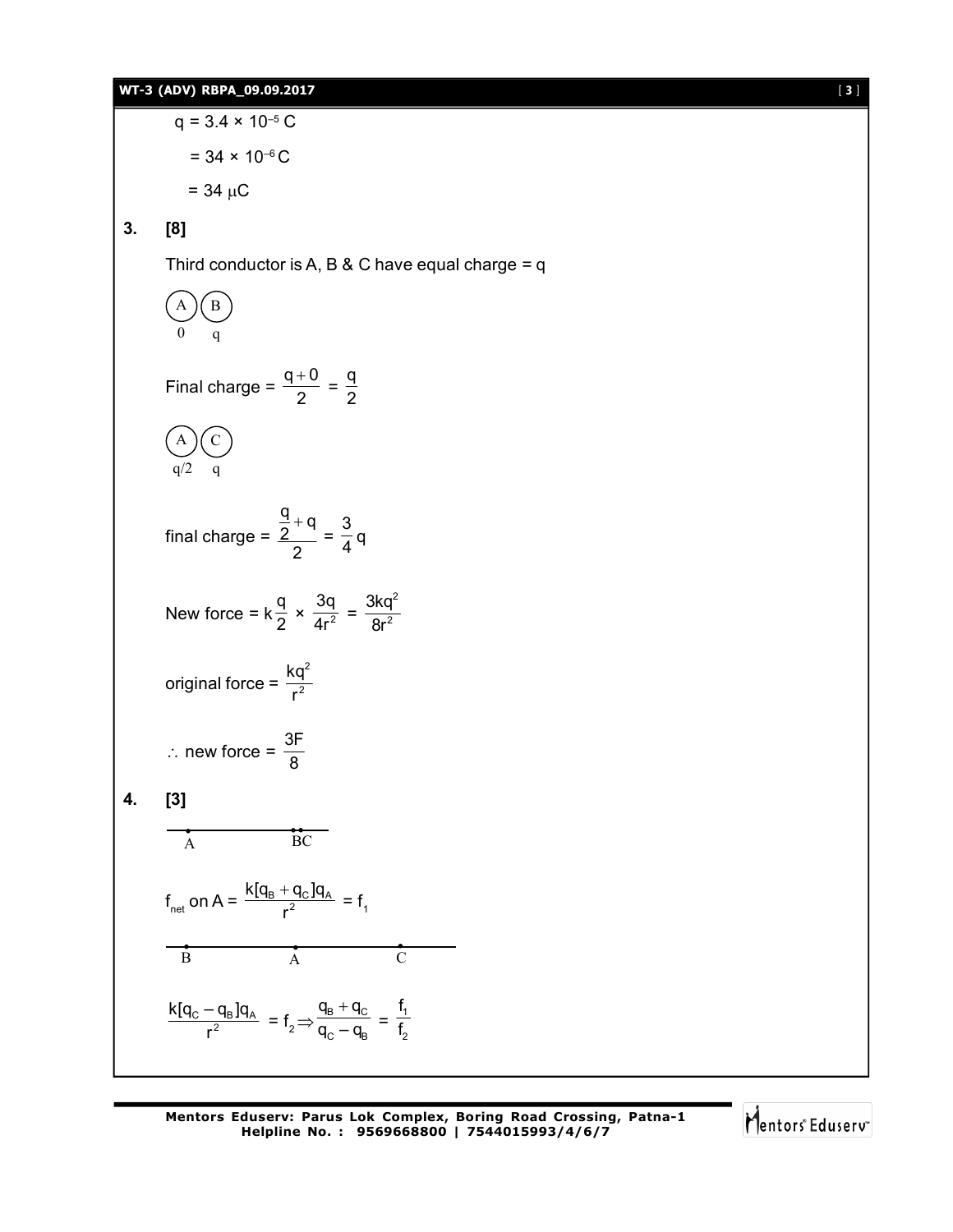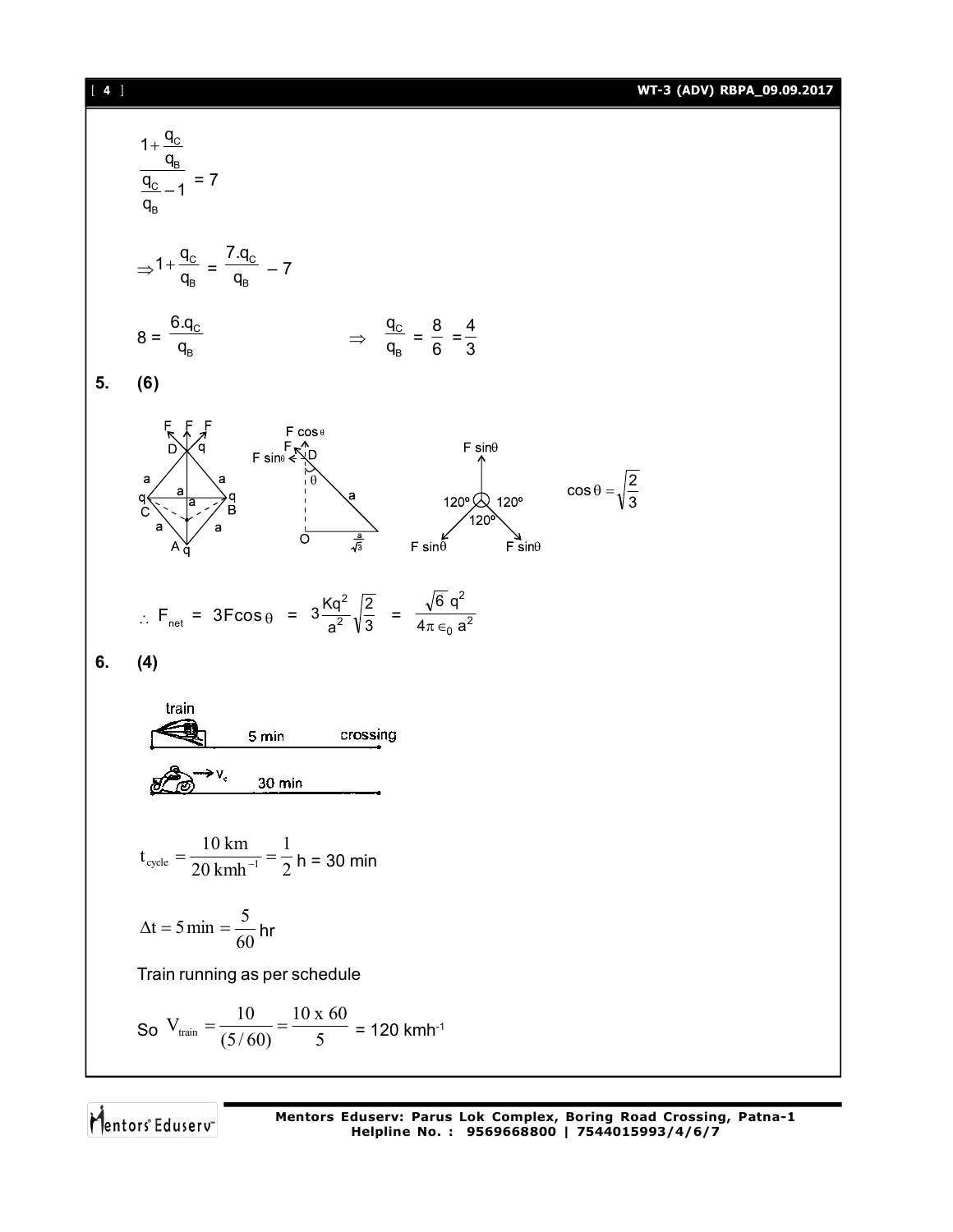### **WT-3 (ADV) RBPA\_09.09.2017** [ **5** ]

**7. (2)**

Distance travelled from time 't-1' sec to 't' sec is

$$
S = u + \frac{a}{2} (2t - 1) \qquad \dots (1)
$$

from given condition  $S = t$  ... (2)

(1) & (2) 
$$
\Rightarrow
$$
 t = u +  $\frac{a}{2}$  (2t - 1)  $\Rightarrow$  u =  $\frac{a}{2}$  + t (1 - a).

Since u and a are arbitrary constants, and they must be constant for every time.

 $\Rightarrow$  coefficient of t must be equal to zero.

$$
\Rightarrow 1 - a = 0 \Rightarrow a = 1 \text{ for } a = 1, u = \frac{1}{2} \text{ unit}
$$

Initial speed is  $\frac{1}{2}$ 1 unit.

**8. (2)**

Initial distance between trains is 300m. Displacement of 1st train is calculated by area under

V-t. curve of train 
$$
1 = \frac{1}{2} \times 10 \times 40 = 200 \text{ m}
$$
  
\n300m  
\n300m  
\n80m  
\n300-280  
\n300-280  
\n72  
\n200m  
\n1

Displacement of train  $2 = \frac{1}{2} \times 8 \times (-20) = -80$  m 2  $2 = \frac{1}{2} \times 8 \times (-20) = -80 \text{ m}.$ Which means it moves towards left.

 $\therefore$  Distance between the two is 20 m.

$$
9. (A, C)
$$

$$
E_{A} = i + 2\hat{j} + 3\hat{k},
$$
\n
$$
E_{B} = \hat{i} + \hat{j} - \hat{k},
$$
\n
$$
\vec{E}_{A} \cdot \vec{E}_{B} = 0 \implies \vec{E}_{A} \perp \vec{E}_{B}
$$
\n
$$
E_{B} = \frac{kq}{3},
$$
\n
$$
E_{C} = \frac{kq}{12},
$$
\n
$$
|E_{B}| = 4 |E_{C}|
$$

**Mentors Eduserv: Parus Lok Complex, Boring Road Crossing, Patna-1 Helpline No. : 9569668800 | 7544015993/4/6/7**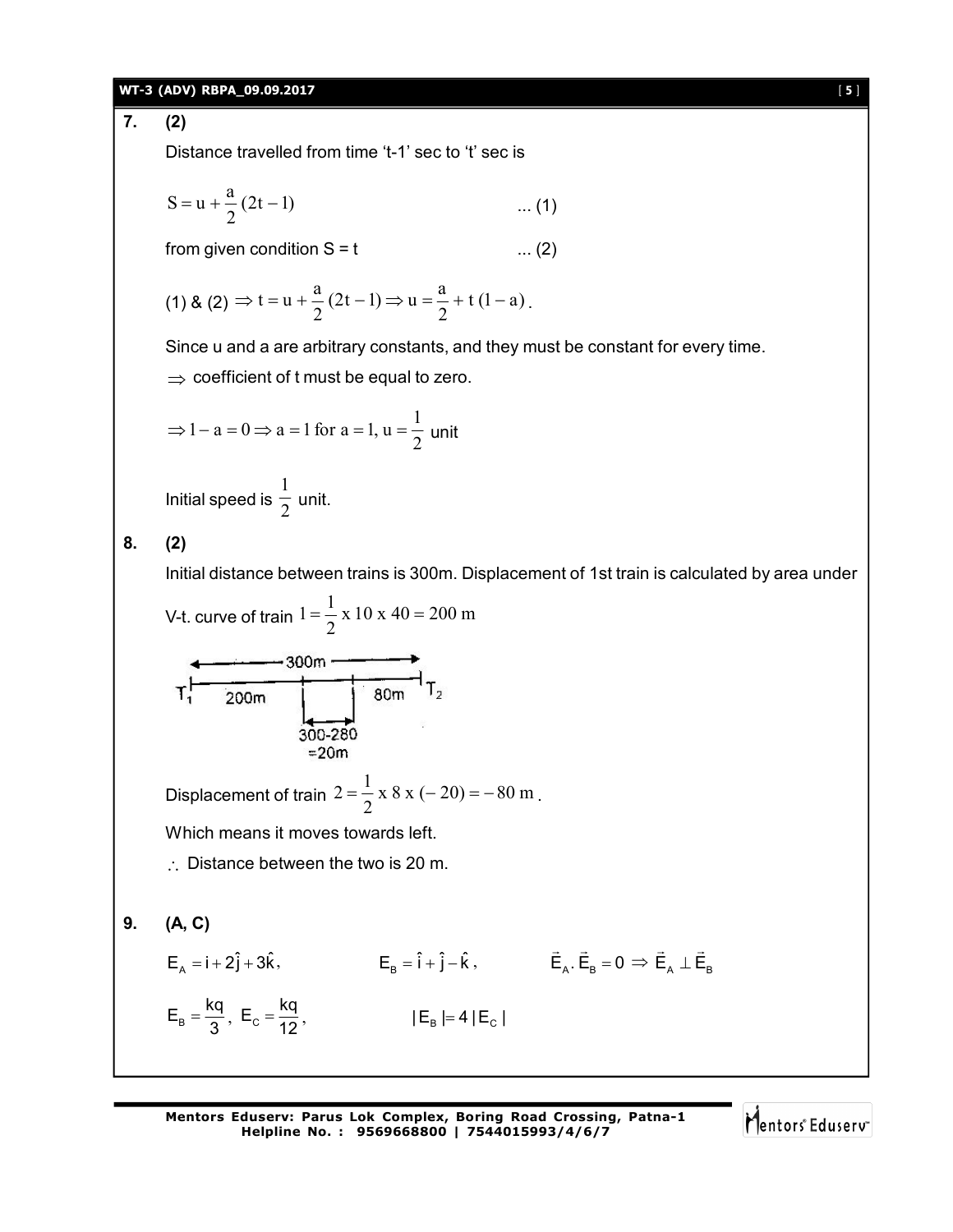| $[ 6 ]$ |                                                                                                 | WT-3 (ADV) RBPA_09.09.2017 |
|---------|-------------------------------------------------------------------------------------------------|----------------------------|
| 10.     | (B, C)                                                                                          |                            |
|         | $E=0$<br>$-q_2$<br>$q_1$<br>3m<br>1m                                                            |                            |
|         | $rac{kq_2}{1^2} = \frac{kq_1}{16}$                                                              |                            |
|         | $q_1 = 16q_2$                                                                                   | $(1)$                      |
|         | $\mathbf{X}$<br>$\overline{P}$<br>$\overline{q_1}$<br>$-\bar{q}_2$                              |                            |
|         | $V_{\text{at P}} = 0$                                                                           |                            |
|         | $3-x$<br>X<br>$\tilde{q}_1$<br>$\overline{p}_1$<br>$-q_2$                                       |                            |
|         | $-\frac{kq_2}{x} + \frac{kq_1}{3+x} = 0$                                                        |                            |
|         | $+\frac{q_2}{x} = \frac{16q_2}{3+x}$                                                            |                            |
|         | $3 + x = 16x$                                                                                   |                            |
|         | $3 = 15x$                                                                                       |                            |
|         | $x = 15x$                                                                                       |                            |
|         | $x = \frac{1}{5} = 0.2$ m                                                                       |                            |
|         | $\frac{kq_1}{3-x} = \frac{kq_2}{x}$                                                             |                            |
|         | $16x = 3 - x$                                                                                   |                            |
|         | $x = \frac{3}{17}$ meter                                                                        |                            |
| 11.     | (A, D)                                                                                          |                            |
| 12.     | (A, B, C)                                                                                       |                            |
|         | In equilibrium position, if $x_0$ is stretch of spring then $kx_0 = qE$ or $x_0 = \frac{qE}{k}$ |                            |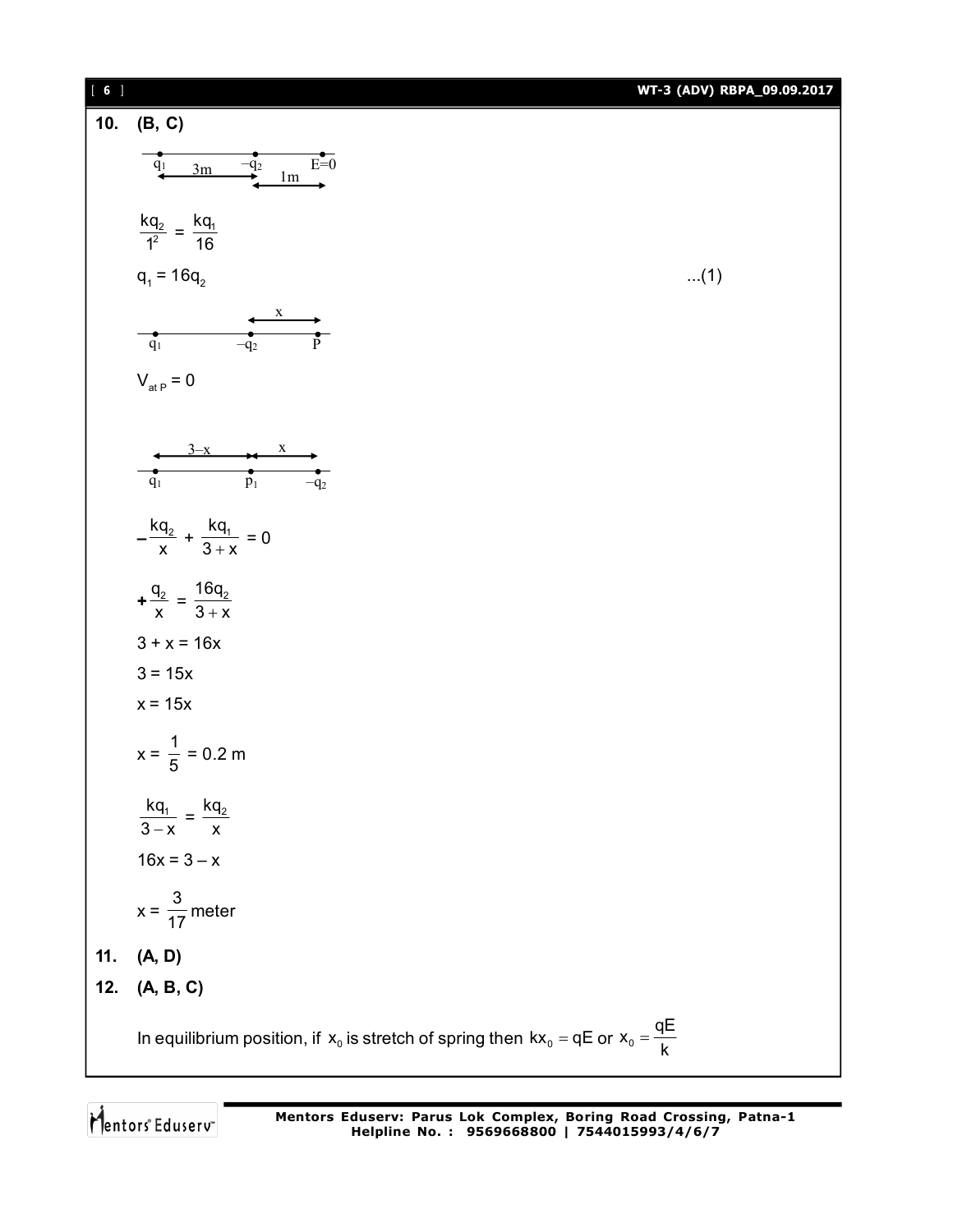### **WT-3 (ADV) RBPA\_09.09.2017** [ **7** ]

 $\frac{1}{2}kx_m^2 = qEx_m$  or  $x_m = \frac{2qE}{k}$  $\frac{1}{6}$ kx<sup>2</sup><sub>m</sub> = qEx If  $x_m$  is maximum stretch of spring,  $\frac{1}{2}kx_m^2 = qEx_m$  $=$ k Amplitude will be  $x_m - x_0 = \frac{2qE}{k} - \frac{qE}{k} = \frac{qE}{k}$  $=\frac{244}{1} - \frac{44}{1} =$ k k k **13. (A, B)** kq<sub>1</sub> kq  $\frac{1}{\sqrt{2}} = \frac{12}{(2 \sqrt{2})^2}$  $=$  $\frac{q_1}{q_2} = 4$  $\left(\frac{2a}{3}\right)^2 \quad \left(\frac{a}{3}\right)^2 \Rightarrow \frac{q_1}{q_2}$ 2a `a (a  $=$  $\boldsymbol{q}_{{}_1}$  and  $\boldsymbol{q}_{{}_2}$  both are negative and q 3 (3) 2 **14. (B, C)**  $=\frac{1}{2}\times 10\times (6+4)=\frac{v^2}{2}$ Area =  $\frac{1}{2}$  × 10 × (6 + 4)  $10 \times (6 + 4)$ 2 2 *v* = 10 m/s  $a(m/s)^2$  $=\frac{1}{2} \times 30 \times 6 = \frac{v^2}{2}$ Area upto 30 m =  $\frac{1}{2} \times 30 \times 6 = \frac{1}{2}$ 2  $-S(m)$  $10$ 30  $v^2 = 180$  $v_{\text{max}} = \sqrt{180} < 14$ **15. (A,B,C)** |Displacement|  $\leq$  Distance. A particle revolving in a circle has zero average velocity everytime it reaches the starting point. Average speed of a particle in a given time is never less than the magnitude of the average velocity.  $\frac{d\overline{v}}{dt} \neq 0$  but  $\frac{d}{dt} |\overline{v}| = 0$  $\frac{d}{dt}|\overline{v}| = 0$ . It is possible to have a situation in which  $\left|\frac{d\mathbf{v}}{dt}\right| \neq 0$ dt

The average velocity of a particle is zero in a time interval. It is possible that the instantaneoous velocity is never zero in the interval.

$$
16. (A, C, D)
$$

$$
v = \sqrt{x} \implies \frac{dx}{dt} = \sqrt{x} \implies \frac{dx}{x^{1/2}} = dt \implies 2\sqrt{x} = t + C
$$
  
but given at  $t = 0$ ;  $x = 4 \implies c = 4$ 

**Mentors Eduserv: Parus Lok Complex, Boring Road Crossing, Patna-1 Helpline No. : 9569668800 | 7544015993/4/6/7**

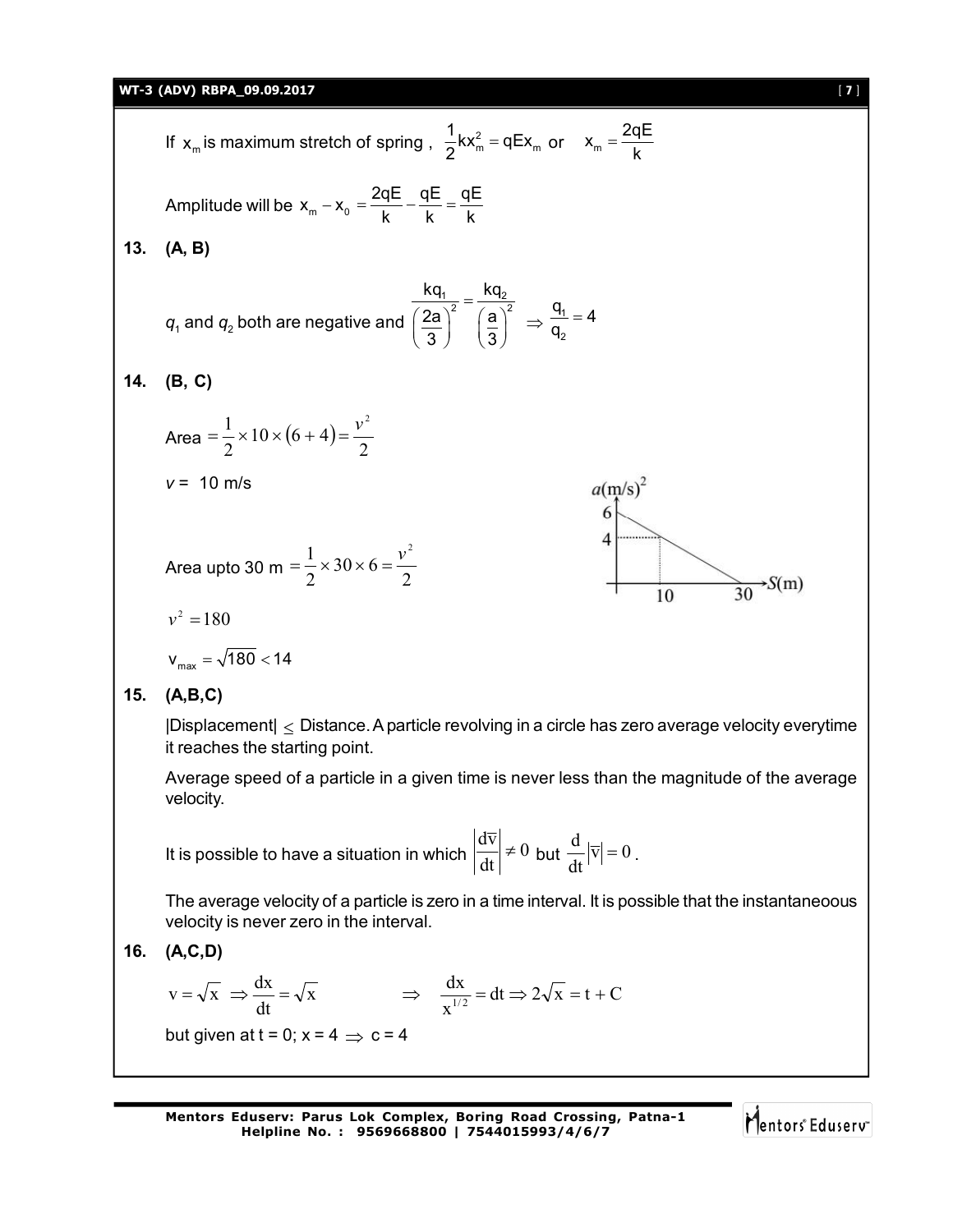18. d) 
$$
x = \frac{(t+4)^2}{4} \Rightarrow x = \frac{(6)^2}{4} = \frac{36}{4} = 9 \text{ m}
$$
 (Putting  $t = 2 \text{ sec.}$ )  
\n $a = v \frac{dv}{dx} = \sqrt{x} \times \frac{1}{2\sqrt{x}} = \frac{1}{2} \text{ m/s}^2$   
\n17. (C)  
\n $v = \cos(\frac{\pi}{3}t) \Rightarrow \frac{dx}{dt} = \cos(\frac{\pi}{3}t)$   
\n $\Rightarrow x = \int_0^2 \cos(\frac{\pi}{3}t) dt = \int_0^{\frac{3}{2}} \cos(\frac{\pi}{3}t) dt + \int_{\frac{3}{2}}^2 \cos(\frac{\pi}{3}t) dt$   
\n18. (A)  
\n19.  $mg = qE$   
\n $m = \frac{10 \times 10^{-6} \times 10^6}{10} = 0.1 \text{ kg} = 100 \text{ gm}$   
\n $\therefore$  (B)  
\n20. Electric field at centre of B due to  
\ncharge on  $A = \frac{KQ_xX}{\sqrt{R^2 + X^2}} = \frac{9 \times 10^9 \times 10^{-6} \times 0.4}{(0.5)^3}$   
\ncharge on  $B = \text{zero}$   
\nNet electric field =  $\sqrt{(10^6)^2 + (2.88 \times 10^6)^2} = 3 \times 10^6 \text{ N/C}$   
\n $\therefore$  (C)  
\n21. (5)

Mentors<sup>e</sup> Eduserv<sup>-</sup>

F

F<del>err</del> F

I

F

F

F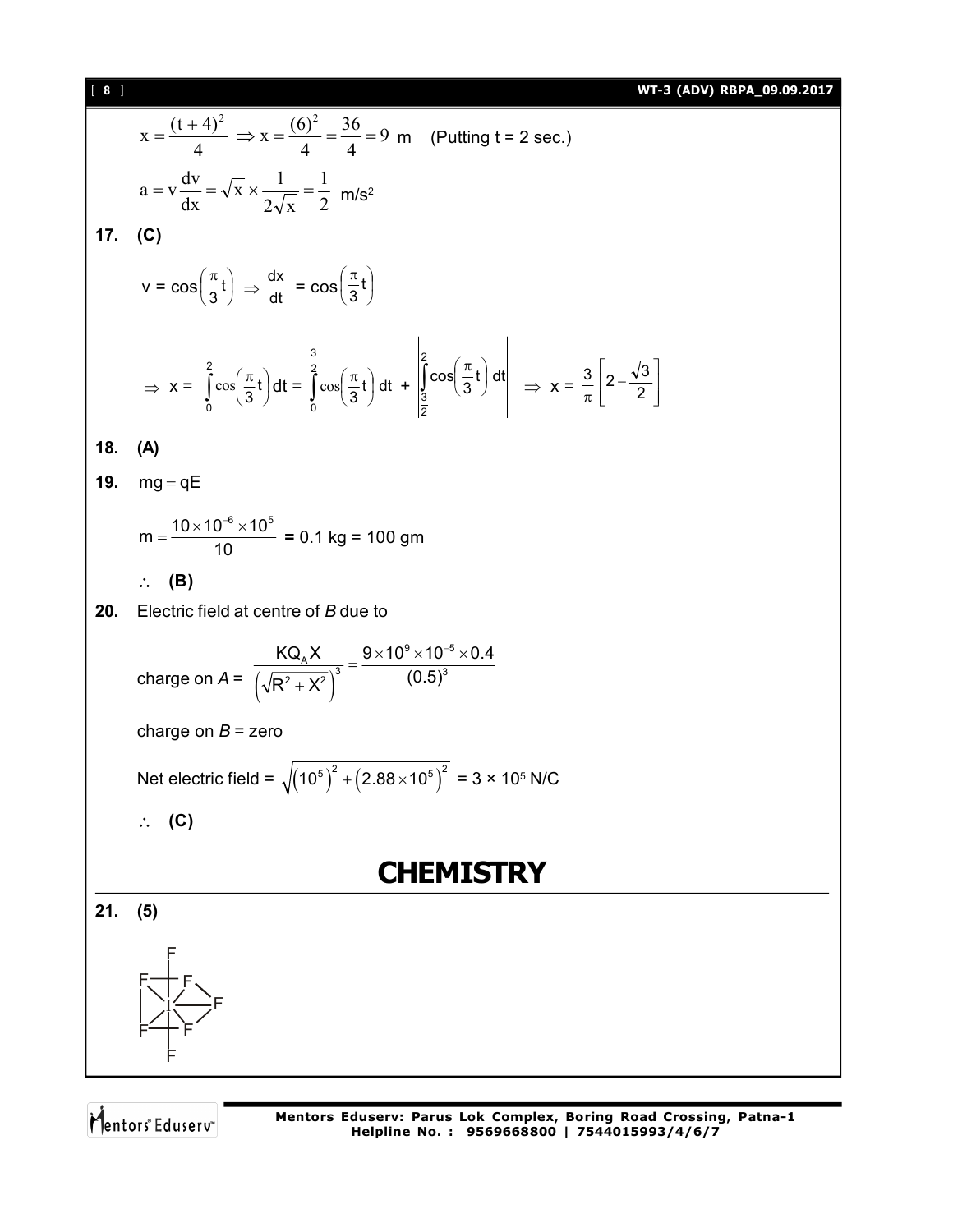|     | WT-3 (ADV) RBPA_09.09.2017                                                                               | [9] |
|-----|----------------------------------------------------------------------------------------------------------|-----|
| 22. | (4)                                                                                                      |     |
| 23. | (4)                                                                                                      |     |
| 24. | (5)                                                                                                      |     |
|     | $\frac{PV}{RT} = 0.5$                                                                                    |     |
|     | $b = 0$                                                                                                  |     |
|     | $\left(P+\frac{a}{V^2}\right)(V)=RT$                                                                     |     |
|     | $\Rightarrow PV + \frac{a}{V} = RT$                                                                      |     |
|     | $\Rightarrow$ 0.5RT + $\frac{a}{V}$ = RT                                                                 |     |
|     | $\Rightarrow$ a = 1.25                                                                                   |     |
|     | $\Rightarrow$ 4a = 5                                                                                     |     |
| 25. | (1)                                                                                                      |     |
|     | 60 mL total volume                                                                                       |     |
|     | Let the oxide be $Cl2On$                                                                                 |     |
|     | $\Rightarrow$ 30 mL Cl <sub>2</sub> and 30 mL Cl <sub>2</sub> O <sub>n</sub> is present.                 |     |
|     | $Cl_2 + Cl_2O_n \xrightarrow{\Delta} 2Cl_2 + \frac{n}{2}O_2$<br>30mL 30mL<br>0 0<br>$0$ 0<br>60mL 15n mL |     |
|     | $\Rightarrow$ 15n = 15<br>$\Rightarrow$ 60 + 15n = 75                                                    |     |
|     | $\Rightarrow$ n = 1                                                                                      |     |
|     | Hence the formula is $Cl2O$ .                                                                            |     |
|     | The number of atom is one molecule of oxide is 1.<br>$\cdot$ .                                           |     |
| 26. | (7)                                                                                                      |     |
|     | Factual                                                                                                  |     |
| 27. | (5)                                                                                                      |     |
|     | (ii), (iv), (vii), (viii), (x) are aromatic.                                                             |     |
|     | $(i)$ , $(iii)$ , $(v)$ , $(ix)$ are non aromatic.                                                       |     |
|     | (vi) is antiaromatic.                                                                                    |     |

Mentors<sup>e</sup> Eduserv<sup>-</sup>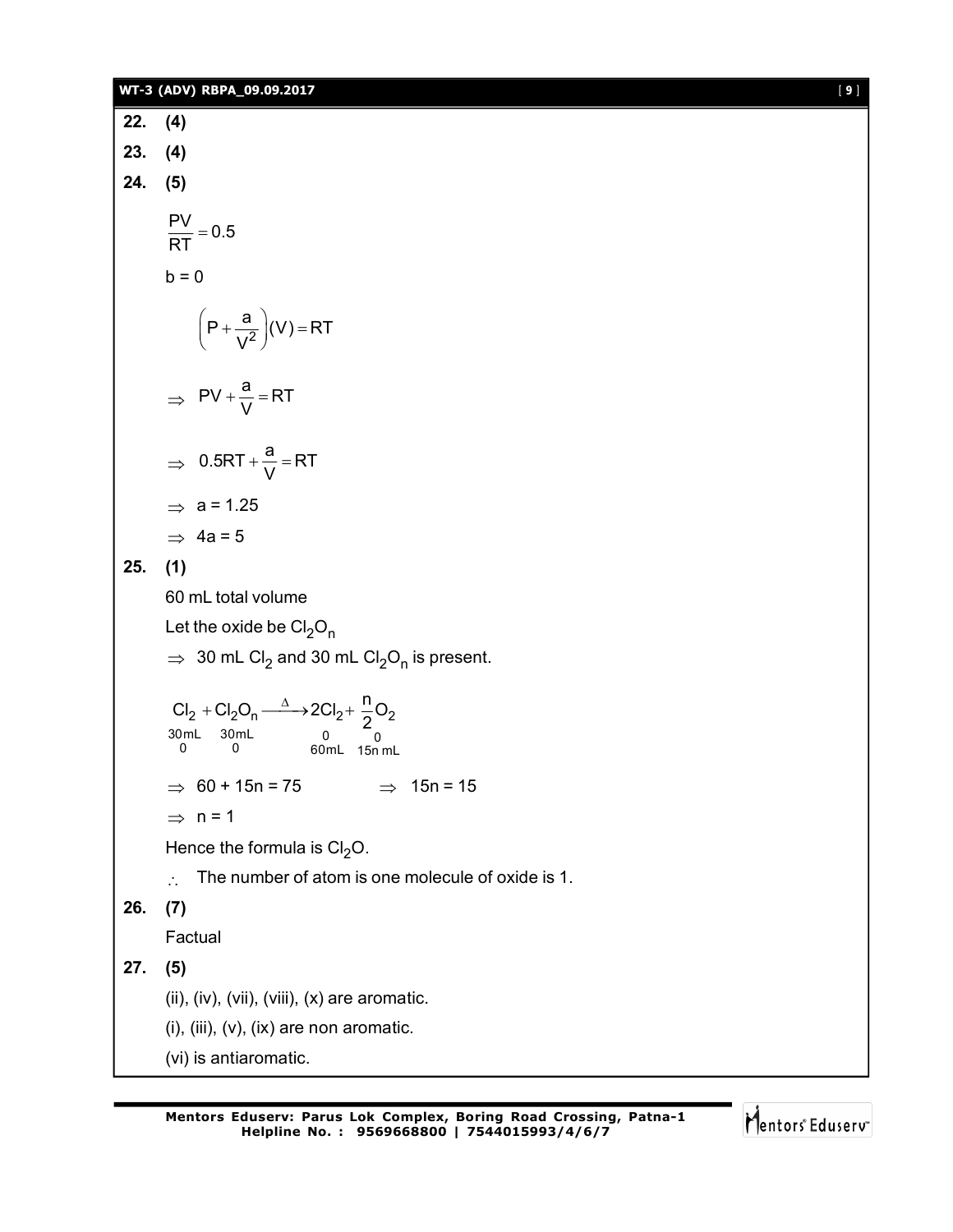| [10] | WT-3 (ADV) RBPA_09.09.2017                                                                                                                                                                                                                                                                                       |
|------|------------------------------------------------------------------------------------------------------------------------------------------------------------------------------------------------------------------------------------------------------------------------------------------------------------------|
| 28.  | (3)                                                                                                                                                                                                                                                                                                              |
| 29.  | (A), (B), (C), (D)                                                                                                                                                                                                                                                                                               |
| 30.  | (A), (B), (D)                                                                                                                                                                                                                                                                                                    |
| 31.  | (D)                                                                                                                                                                                                                                                                                                              |
|      | sea saw Sp <sup>3</sup> d                                                                                                                                                                                                                                                                                        |
| 32.  | (A), (C)                                                                                                                                                                                                                                                                                                         |
| 33.  | (B)                                                                                                                                                                                                                                                                                                              |
| 34.  | (A), (B), (C)                                                                                                                                                                                                                                                                                                    |
|      | (A) Factual                                                                                                                                                                                                                                                                                                      |
|      | (B) Independent benzenoid rings have higher resonance energy as compared to fused rings.                                                                                                                                                                                                                         |
|      | (C) Independent benzenoid rings have higher resonance energy as compared to fused rings.                                                                                                                                                                                                                         |
|      | (D) Resonance energy increases with increasing no. of fused rings, resonance energy of<br>phenanthrene is greater than that of Anthracene                                                                                                                                                                        |
| 35.  | (B, C, D)                                                                                                                                                                                                                                                                                                        |
|      | Polar form of compound I, II, III and IV are respectively                                                                                                                                                                                                                                                        |
|      | н<br>(B)<br>(C)<br>(A)<br>(D)                                                                                                                                                                                                                                                                                    |
|      | stability of $D > A > C > B$ .<br>∴<br>stability of compound IV > I > III > IV<br>$\ddot{\cdot}$<br>double bond stability between two ring in IV > I > III > II<br>$\therefore$<br>So, polar nature of indicated bond in $IV > I > III > II$<br>Also, rotation barrier along indicated bond in IV < I < III < II |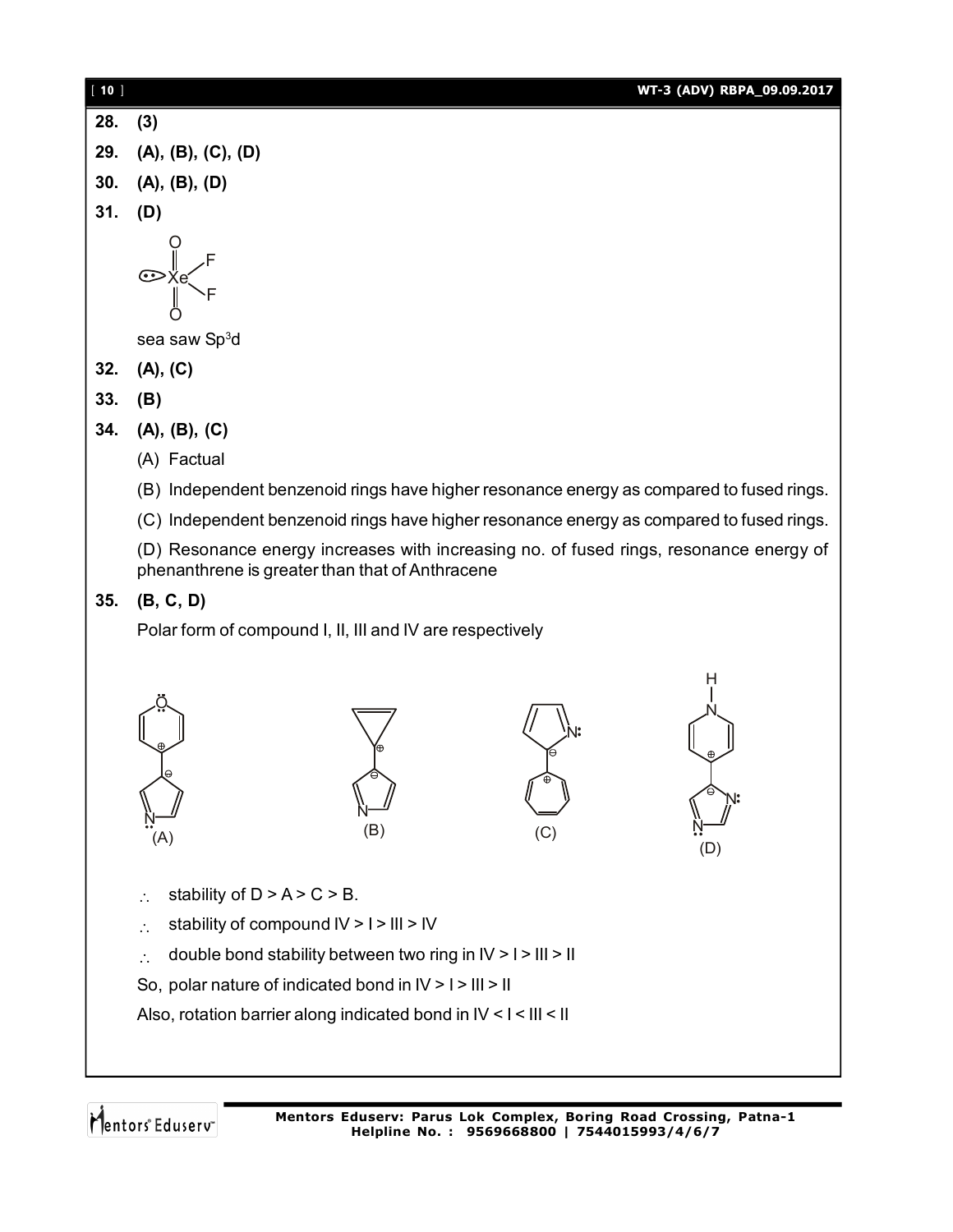### **WT-3 (ADV) RBPA\_09.09.2017** [ **11** ]

36. 
$$
(A, B, C, D)
$$
  
\n
$$
T_C = \frac{8a}{27Rb}, P_C = \frac{a}{27b^2}, V_C = 3b
$$
\n
$$
\Rightarrow \frac{T_C}{P_C} = \frac{8b}{R}
$$
\nIf  $\frac{T_C}{P_C}$  is high  $\Rightarrow$  b(1); If  $V_C$  is high  $\Rightarrow$  b(1)  
\n
$$
\frac{T_C}{V_C} = \frac{8a}{81Rb^2}.
$$
\nIf  $\frac{T_C}{V_C}(1) \Rightarrow a1$ ; If size is small, b l  
\n37. (A)  
\nUsing  $Z = 1 + \frac{Pb}{RT}$   
\n
$$
\Rightarrow \frac{b}{RT} = \frac{(Z-1)}{P} = (\frac{2-1}{1000})atm^{-1} = 10^{-3}atm^{-1}
$$
 or  $\frac{b}{RT} = (\frac{2.2-1}{1200})atm^{-1} = 10^{-3}atm^{-1}$   
\n38. (C)  
\n
$$
V_m = \frac{ZRT}{P} = (\frac{2 \times 0.082 \times 200}{500})L = 0.0656 L
$$
\n39. (A)  
\nConceptual  
\n40. (C)  
\nConceptual  
\n**MATHEMATICS**  
\n41. (4)  
\n $\therefore 2\sqrt{r}F_1 + 2\sqrt{r}F_2 = 2\sqrt{r_1r_2}$   
\nor  $2\sqrt{r} \times 36 + 2\sqrt{r \times 9} = 2\sqrt{9 \times 36}$   
\nor  $2.6\sqrt{r} + 2.3\sqrt{r} = 2 \times 3 \times 6$   
\nor  $18\sqrt{r} = 36$  or  $\sqrt{r} = 2$ :  $r = 4$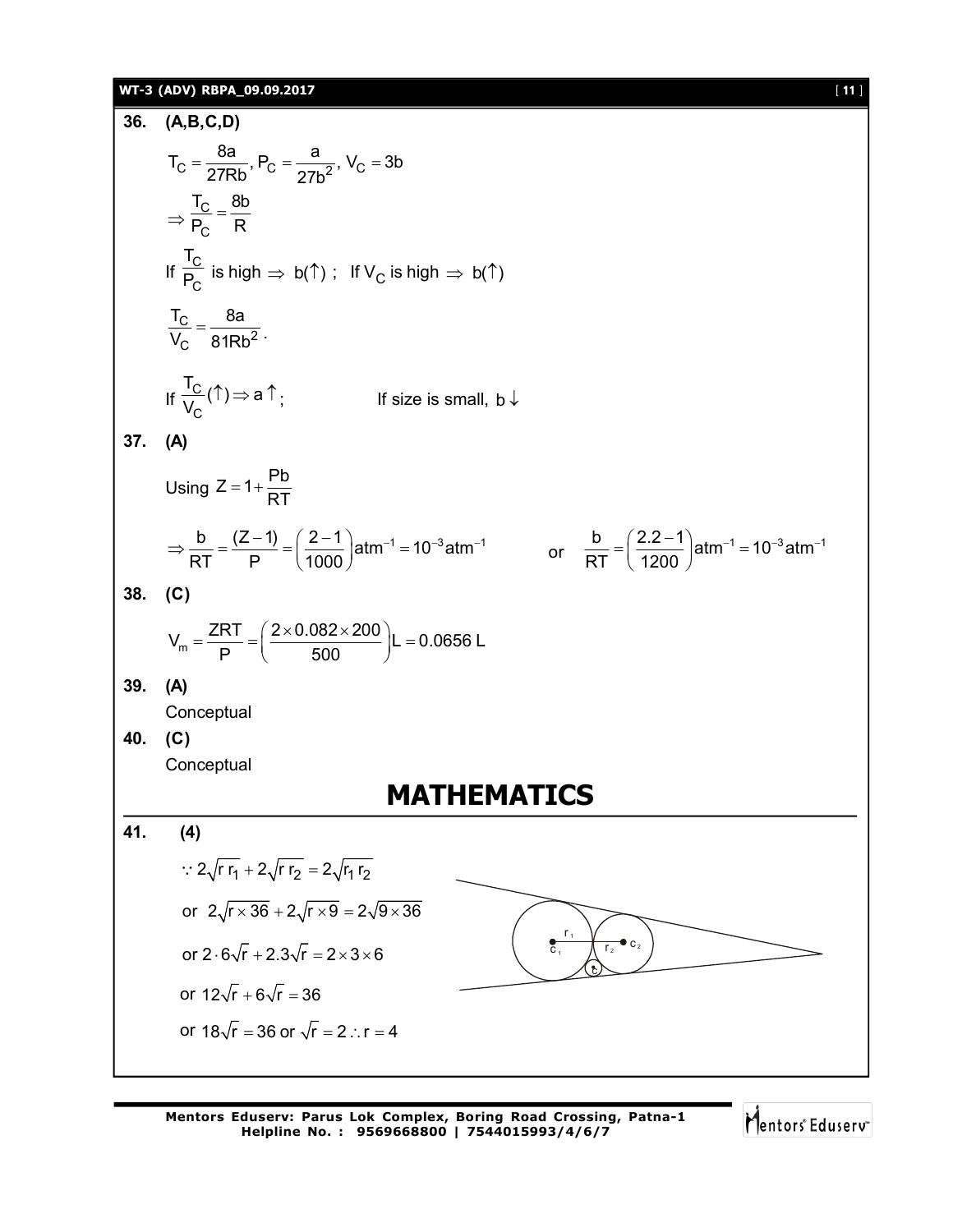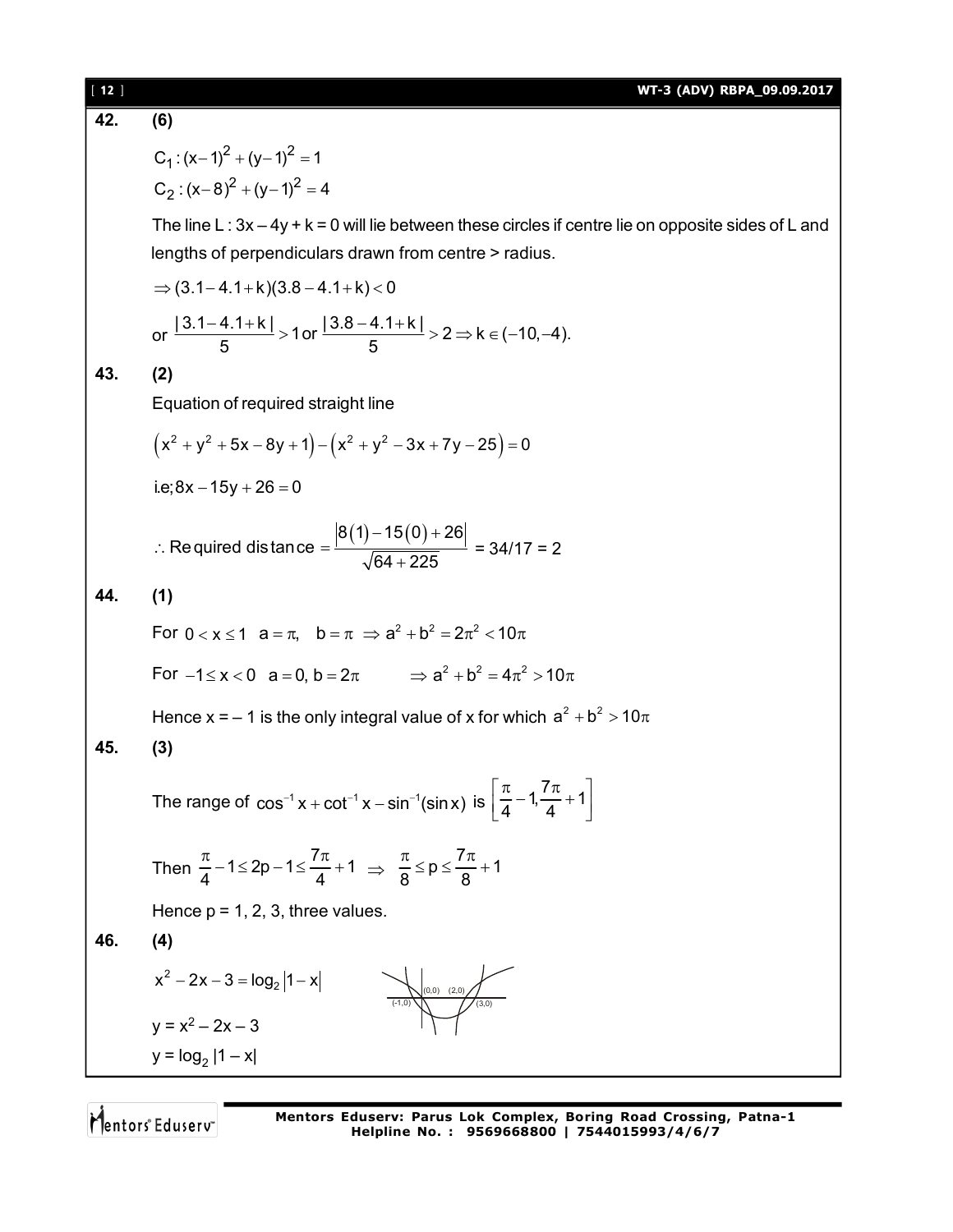# **WT-3 (ADV) RBPA\_09.09.2017** [ **13** ]

47. (2)  
\n
$$
x_{n+1} = \sqrt{2 + x_n}
$$
\nor  $\lim_{n \to \infty} x_{n+1} = \sqrt{2 + \lim_{n \to \infty} x_n}$   
\nor  $t = \sqrt{2 + t}$   $(\because \lim_{x \to \infty} x_{n+1} = \lim_{x \to \infty} x_n = t)$   
\nor  $t^2 - t - 2 = 0$   
\nor  $(t - 2)(t + 1) = 0$  or  $t = 2$   $(\because x_n > 0 \forall n, t > 0)$   
\n48. (1)  
\nLet OABC is the square with O(0, 0), A(3, 0), B(3, 3) and C(0, 3) circle through O touches  
\nAB and BC then centre of circle is  $(\alpha, \alpha)$   
\n $\Rightarrow \sqrt{2}\alpha = 3 - \alpha$   
\n $\Rightarrow \alpha = \frac{3}{\sqrt{2} + 1} = 3(\sqrt{2} - 1) = 3\sqrt{2} - 3$   
\n $\Rightarrow |m - n| = 1$   
\n49. (A, B, D)  
\n $9\ell^2 + 6\ell + 1 = 5(\ell^2 + m^2)$   
\n $\Rightarrow$  perpendicular distance of (3, 0) from  $(x + my + 1 = 0$  is  $\sqrt{5}$   
\n $\Rightarrow$  centre of the circle = (3, 0)  $\Rightarrow$  radius =  $\sqrt{5}$   
\n50. (A, C)  
\nOP =  $5\sqrt{2}$  sec 0, OP<sub>1</sub> =  $5\sqrt{2}$  coseeO  
\nArea of triangle PP<sub>1</sub>P<sub>2</sub> =  $\frac{100}{\sin 2\theta}$   
\nArea of  $\triangle PP_1P_2$  is minimum, if  $0 = \frac{\pi}{4}$   
\nOP =  $10 \Rightarrow P = (10,0)$  or  $(-10,0)$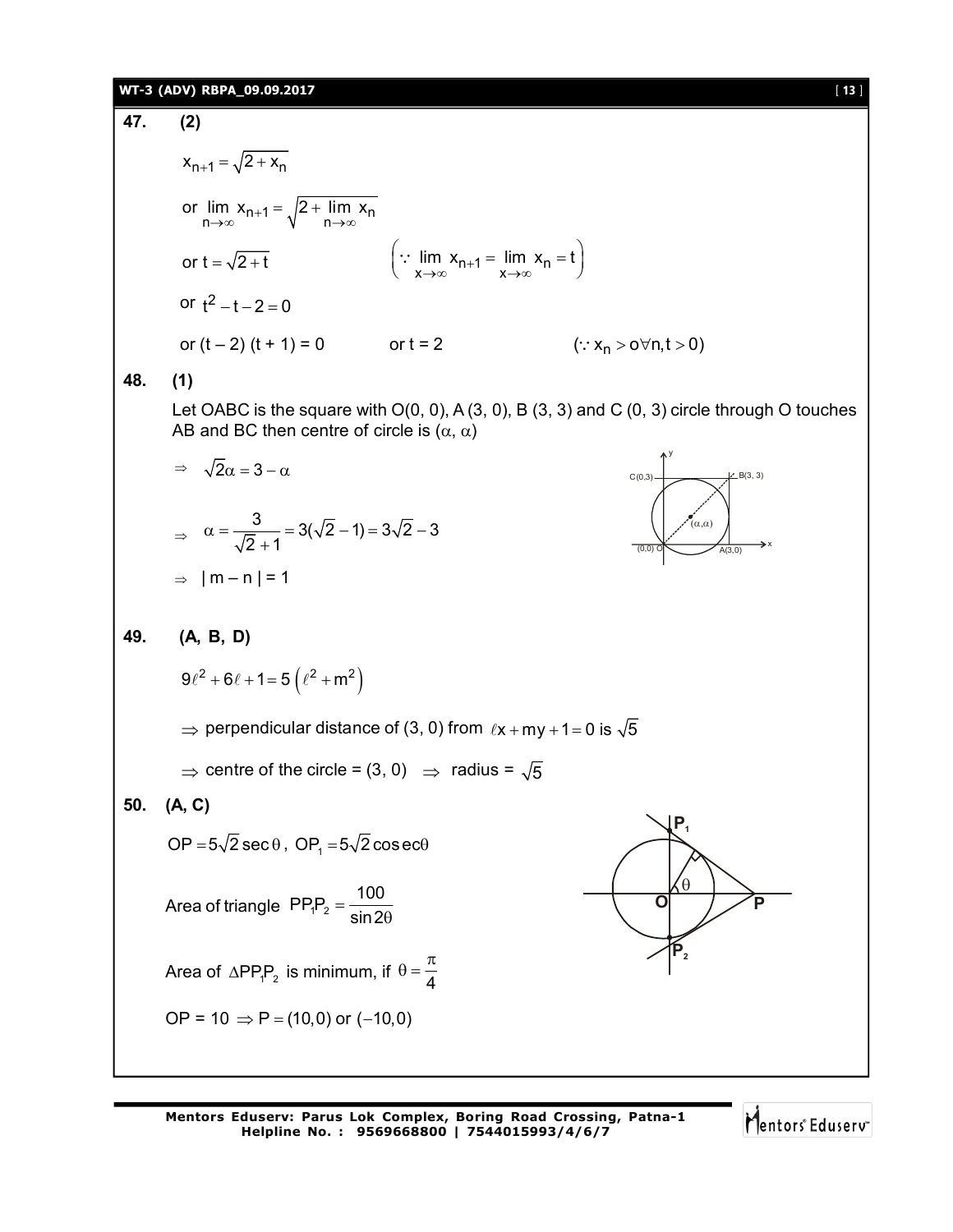111  
\n131  
\n142  
\n151. (A, B, C, D)  
\nAny point on the parabola is P(a<sup>2</sup>, 2at)  
\n... midpoint of S (a, 0) and P (a<sup>2</sup>, 2at) is  
\n
$$
R\left(\frac{a+at^2}{2},at\right) = (h,k) \dots h = \frac{a+at^2}{2}, k = at
$$
\nEliminate t,  
\ni.e.  $2x = a\left(1 + \frac{y^2}{a^2}\right) = a + \frac{y^2}{a}$   
\ni.e.  $2ax = a^2 + y^2$   
\ni.e.  $y^2 = 2a\left(x - \frac{a}{2}\right)$   
\nIts a parabola with vertex at  $\left(\frac{a}{2}, 0\right)$   
\nlatus rectum = 2a  
\nDirectrix is  $x - \frac{a}{2} = -\frac{a}{2}$  i.e.  $x = 0$   
\nfocus is (a, 0)  
\n52. (A,B,D)  
\nA s, L =  $\sum_{r=7}^{2400} \log_7 \left(\frac{r+1}{r}\right) = \log_7 \left(\frac{8}{7}\right) + \log_7 \left(\frac{9}{8}\right) + \log_7 \left(\frac{10}{9}\right) + \dots + \log_7 \left(\frac{2401}{2400}\right)$   
\n $= \log_7 \left(\frac{8}{7} \times \frac{9}{8} \times \frac{10}{9} \times \dots \times \frac{2401}{2400}\right) = \log_7 \left(\frac{2401}{7}\right) = \log_7 (343) = 3$ .  
\n
$$
M = \prod_{r=2}^{1023} \log_r (r+1) = (\log_2 3 \times \log_4 4 \times \log_4 5 \times \dots \times \log_{1023} 1024)
$$
  
\n $= \log_2(1024) = \log_2 2^{10} = 10$ .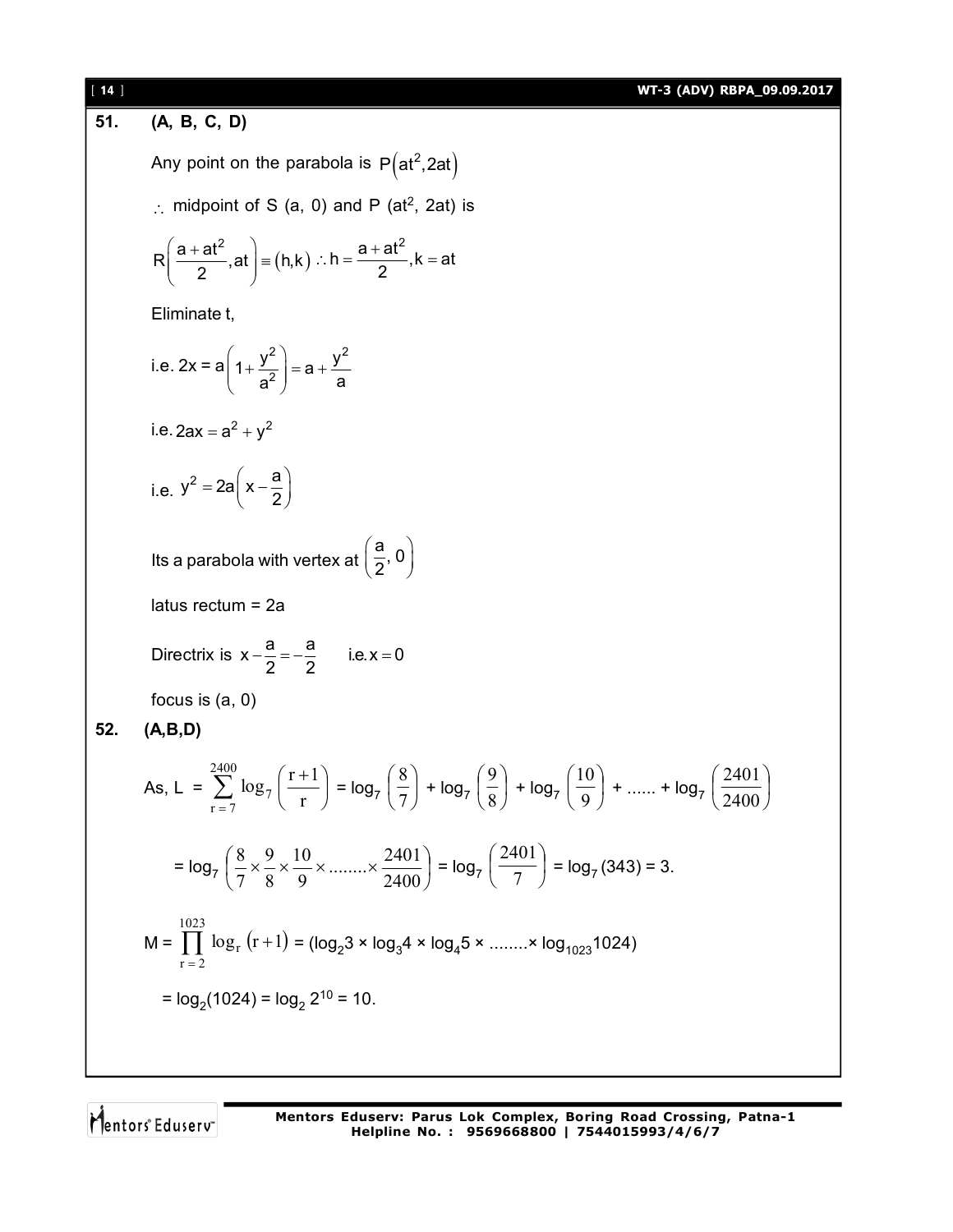**WT-3 (ADV) RBPA\_09.09.2017** [ 15 ]

Also, N = 
$$
\sum_{r=2}^{2011} \left( \frac{1}{\log_r p} \right)
$$
  
\n=  $\sum_{r=2}^{2011} \left( \log_p r \right) = \log_p 2 + \log_p 3 + \log_p 4 + \dots + \log_p 2011 = \log_p (2 \cdot 3 \cdot 4 \cdot \dots \cdot \cdot 2011)$   
\n=  $\log_p r = 1$   
\nHence, (L + M + N) = 3 + 10 + 1 = 14.  
\nL<sup>2</sup> + M<sup>2</sup> = 101, LMN = 30  
\n53. (A,D)  
\n $\sin \theta = \frac{\sqrt{2}}{\sqrt{6}} = \frac{1}{2} \Rightarrow \theta = \frac{\pi}{6}$   
\n $\frac{1}{3}$   
\nAngle made by L with positive x - axis can be  
\n $\frac{\pi}{4} - \frac{\pi}{6} = \frac{\pi}{12}, \frac{\pi}{4} + \frac{\pi}{6} = \frac{5\pi}{12}$   
\n54. (A,B)  
\nIf |x| ≤ 1  
\nthen 2 tan<sup>-1</sup>x =  $\pi$  - sin<sup>-1</sup>  $\frac{2x}{1 + x^2}$   
\n $x \ge 1$ , 2 tan<sup>-1</sup>x =  $\pi$  - sin<sup>-1</sup>  $\frac{2x}{1 + x^2}$   
\n $x \le -1$ , 2 tan<sup>-1</sup>x =  $\pi$  - sin<sup>-1</sup>  $\frac{2x}{1 + x^2}$   
\n55. (A,B)  
\n $\cos^{-1} x + \cos^{-1} y + \cos^{-1} z = \pi \Rightarrow \sin^{-1} + \sin^{-1} y + \sin^{-1} z = \frac{\pi}{2}$   
\n $\cos^{-1} x + \cos^{-1} y = \cos^{-1} (-z) \Rightarrow xy - \sqrt{1 - x^2}, \sqrt{1 - y^2} = -z \Rightarrow x^2 + y^2 + z^2 + 2xyz = 1$   
\nAD can be true only if x, y, z > 0; for c put x = y = z = 1/2 ]